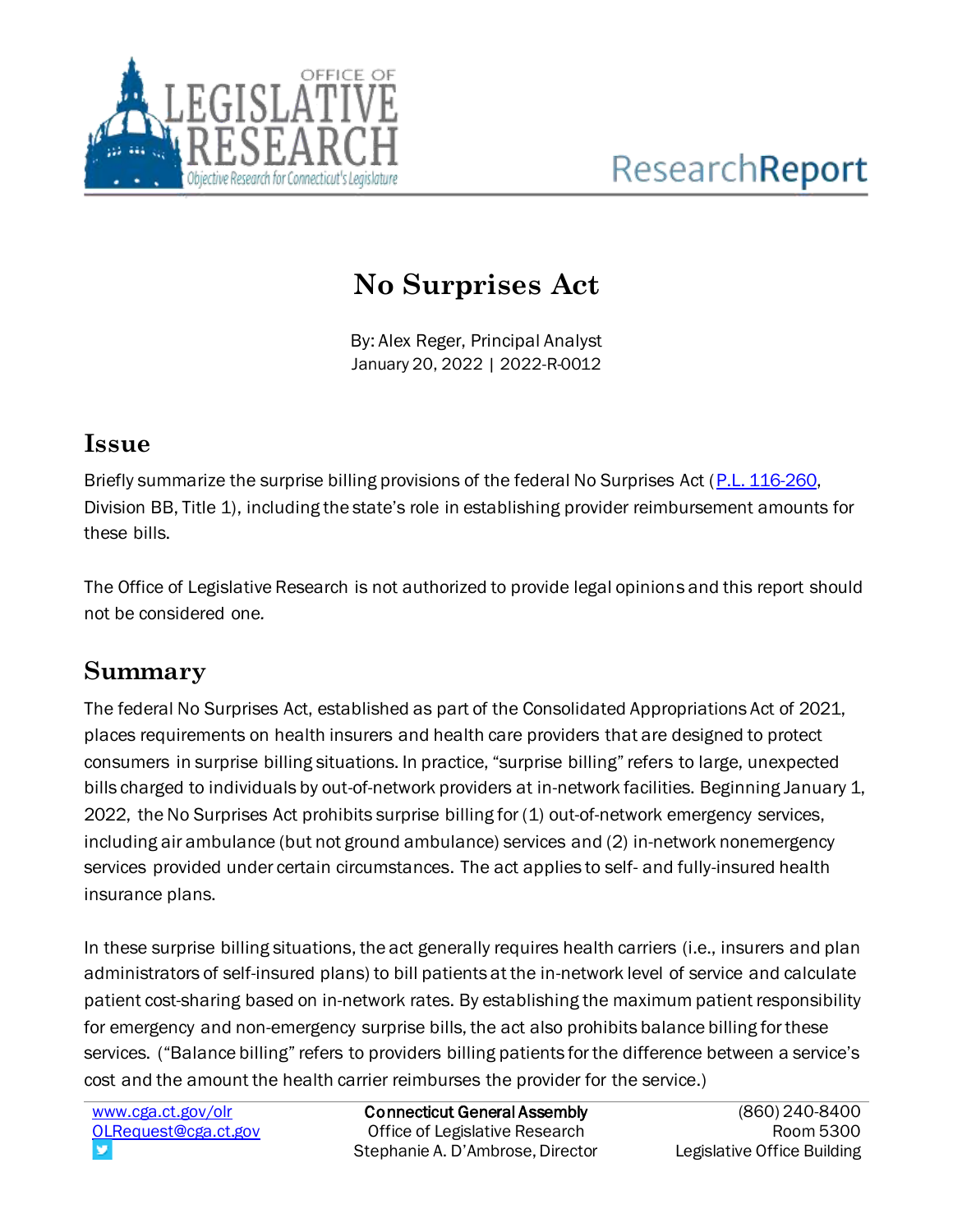The act also provides a methodology for calculating how much insurers pay providers in surprise billing situations. However, this federal methodology does not apply in states that have their own surprise billing laws or an all-payer model agreement. According to the federal Centers for Medicare and Medicaid Services (CMS), Connecticut's existing state laws governing provider reimbursements for these services will apply for purposes of determining the out-of-network rate in specified situations (see

#### *All-Payer Model Agreements*

An all-payer model is a type of Medicaid demonstration waiver that allows states to establish prices for certain health care services for all Medicaid, Medicare, and commercial payors *(e.g.,*  insurers). Currently, [Maryland](https://innovation.cms.gov/innovation-models/maryland-all-payer-model) and [Vermont](https://innovation.cms.gov/innovation-models/vermont-all-payer-aco-model) have such agreements.

attached). Additional details of the payment methodology will be clarified when the relevant federal agencies publish the final rule.

In addition to these surprise billing provisions, the act imposes several other requirements on health carriers. For example, it includes additional consumer notification requirements and requires carriers to provide insureds with a good faith cost estimate before a service. In addition, it requires carriers to offer price comparison information by phone and develop an online price comparison tool. Among other things, the act also (1) requires insurers to allow a parent to designate a pediatrician as the primary care provider (PCP) for a child if the plan requires a PCP, and (2) prohibits insurers from requiring prior authorization or referrals for obstetrical and gynecological care (42 U.S.C. § 300gg-[117\(b\) & \(c\)\)](https://uscode.house.gov/view.xhtml?req=granuleid%3AUSC-prelim-title42-chapter6A-subchapter25-partD&saved=%7CImluY2x1ZGVzIGEgaG9zcGl0YWwgb3V0cGF0aWVudCBkZXBhcnRtZW50IHRoYXQgcHJvdmlkZXMgZW1lcmdlbmN5IHNlcnZpY2VzIg%3D%3D%7CdHJlZXNvcnQ%3D%7CdHJ1ZQ%3D%3D%7C2%7Ctrue%7Cprelim&edition=prelim). It also establishes a ground ambulance advisory group to study how ambulance patients are impacted by balance billing and other factors [\(P.L. 116-260](https://www.congress.gov/bill/116th-congress/house-bill/133/text/pl) §  $117$ ).

As with many other federal insurance laws, the state is responsible for enforcing the law's provisions on fully insured health insurance products, while the federal government is responsible for doing so for self-insured plans (i.e. plans covered under the federal Employee Retirement Income Security Act (ERISA)).

### **Emergency Services**

Generally, the act requires group health plans (i.e., employer sponsored plans governed under ERISA) and group and individual health insurance policies that cover emergency services to cover them:

- 1. without the need for prior authorization;
- 2. regardless of whether the provider is in- or out-of-network; and
- 3. at the in-network level of benefits, including at or below the in-network level of cost-sharing, regardless of other coverage terms and conditions [\(42 U.S.C §300gg](https://uscode.house.gov/view.xhtml?req=granuleid%3AUSC-prelim-title42-chapter6A-subchapter25-partD&saved=%7CImluY2x1ZGVzIGEgaG9zcGl0YWwgb3V0cGF0aWVudCBkZXBhcnRtZW50IHRoYXQgcHJvdmlkZXMgZW1lcmdlbmN5IHNlcnZpY2VzIg%3D%3D%7CdHJlZXNvcnQ%3D%7CdHJ1ZQ%3D%3D%7C2%7Ctrue%7Cprelim&edition=prelim)–111(a)).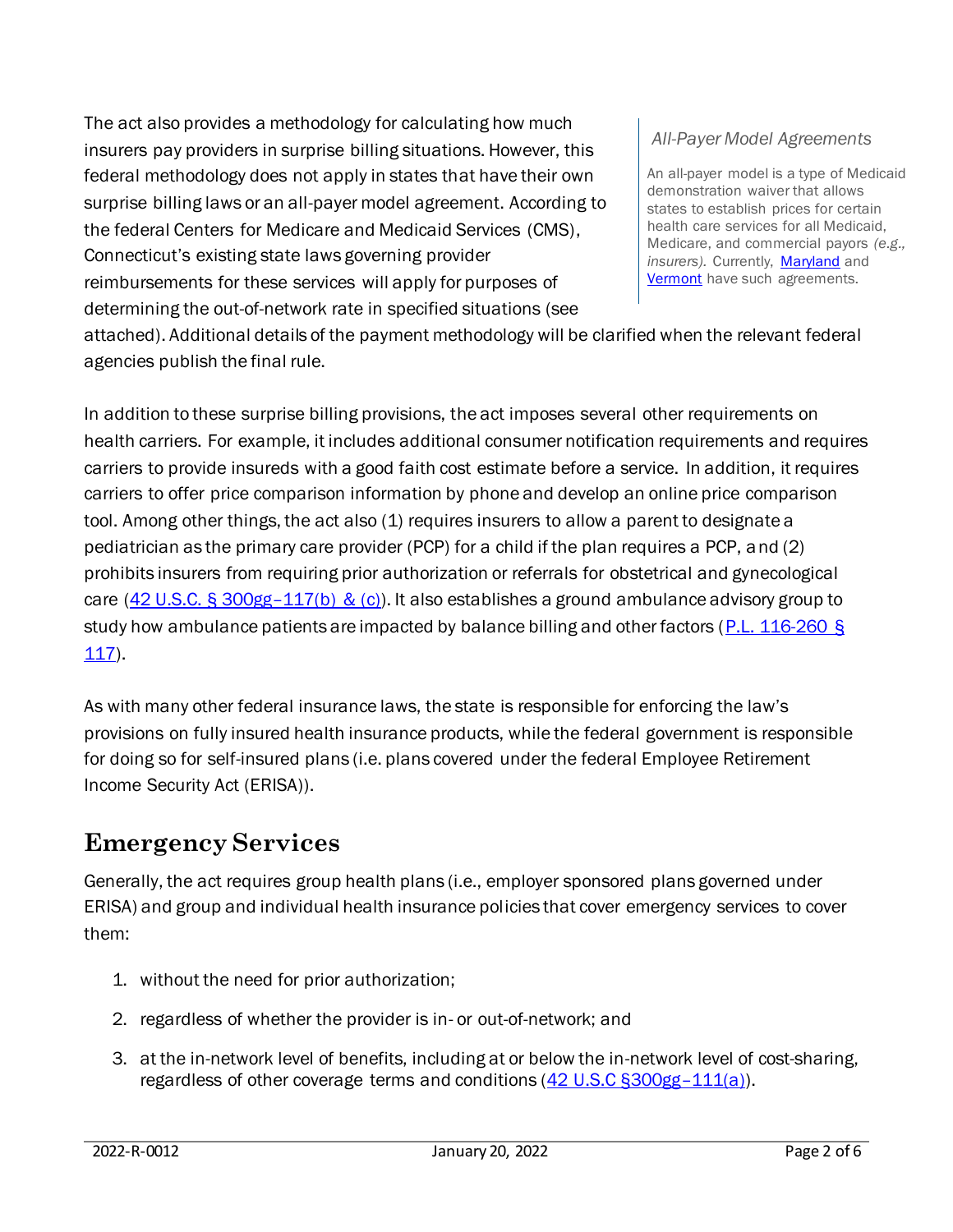This last requirement correspondingly requires health carriers to apply any cost-sharing towards an insured's or enrollee's deductible and out-of-pocket maximum, as if the service was in-network. These provisions also generally apply to services provided by air-ambulance [\(42 U.S.C. §300gg](https://uscode.house.gov/view.xhtml?req=granuleid%3AUSC-prelim-title42-chapter6A-subchapter25-partD&saved=%7CImluY2x1ZGVzIGEgaG9zcGl0YWwgb3V0cGF0aWVudCBkZXBhcnRtZW50IHRoYXQgcHJvdmlkZXMgZW1lcmdlbmN5IHNlcnZpY2VzIg%3D%3D%7CdHJlZXNvcnQ%3D%7CdHJ1ZQ%3D%3D%7C2%7Ctrue%7Cprelim&edition=prelim)– [112\)](https://uscode.house.gov/view.xhtml?req=granuleid%3AUSC-prelim-title42-chapter6A-subchapter25-partD&saved=%7CImluY2x1ZGVzIGEgaG9zcGl0YWwgb3V0cGF0aWVudCBkZXBhcnRtZW50IHRoYXQgcHJvdmlkZXMgZW1lcmdlbmN5IHNlcnZpY2VzIg%3D%3D%7CdHJlZXNvcnQ%3D%7CdHJ1ZQ%3D%3D%7C2%7Ctrue%7Cprelim&edition=prelim).

#### *Cost-Sharing*

Generally, the act requires insurers to calculate the patient's cost-sharing (i.e., coinsurance, copay, or deductible) as if the emergency service was provided in-network. For example, if a patient's innetwork cost-sharing for the service is a \$15 copay, he or she will have the same \$15 copay for applicable out-of-network emergency services. Because the act bans balance billing, this costsharing amount is the total the patient is required to pay, regardless of the service's cost.

In practice, some individual cost-sharing is not a flat fee (like a copay) but is instead based on a service's cost (e.g., a coinsurance or deductible amount). For these circumstances, and for provider reimbursements described below, the act sets a service's cost based on the insurer's median innetwork rate, as adjusted for inflation, determined by the Secretary of Health and Human Services (HHS)  $(42 \text{ U.S.C } $300gg-111(a)(3)(E))$ . For example, if a patient's in-network cost-sharing is 20%, the patient will owe 20% of the median in-network cost for emergency surprise bills, up to the innetwork out-of-pocket maximum and deductible.

If a state has already established a service's cost through either an all-payer model or a "specified state law" (see below), this established cost is considered the cost under the No Surprises Act. As a result, the cost would not be determined by the median in-network provision described above  $(42)$  $U.S.C \S$  300gg – [111\(a\)\(3\)\(H\)\)](https://uscode.house.gov/view.xhtml?req=granuleid%3AUSC-prelim-title42-chapter6A-subchapter25-partD&saved=%7CImluY2x1ZGVzIGEgaG9zcGl0YWwgb3V0cGF0aWVudCBkZXBhcnRtZW50IHRoYXQgcHJvdmlkZXMgZW1lcmdlbmN5IHNlcnZpY2VzIg%3D%3D%7CdHJlZXNvcnQ%3D%7CdHJ1ZQ%3D%3D%7C2%7Ctrue%7Cprelim&edition=prelim).

#### *Provider Reimbursement*

Within 30 days of receiving an out-of-network emergency bill, a health insurer or plan administrator must make an initial payment to the provider or facility or dispute the charge, after which either party may open negotiations. The payment must be the difference between the "out-of-network rate" and the patient cost-sharing described above.

Under the act, the "out-of-network rate" is the service's cost, as determined by an all-payer rate agreement or a specified state law. For states without such rates, it is the amount:

- 1. the parties agree to, including through open negotiations; or
- 2. determined through an arbitration process established under the act (i.e., the independent dispute resolution (IDR) process)  $(42 \text{ U.S.C } $300 \text{ gg} - 111 \text{ (a)} \text{ (3)} \text{ (K)}$  and  $300 \text{ gg} - 111 \text{ (c)}$ .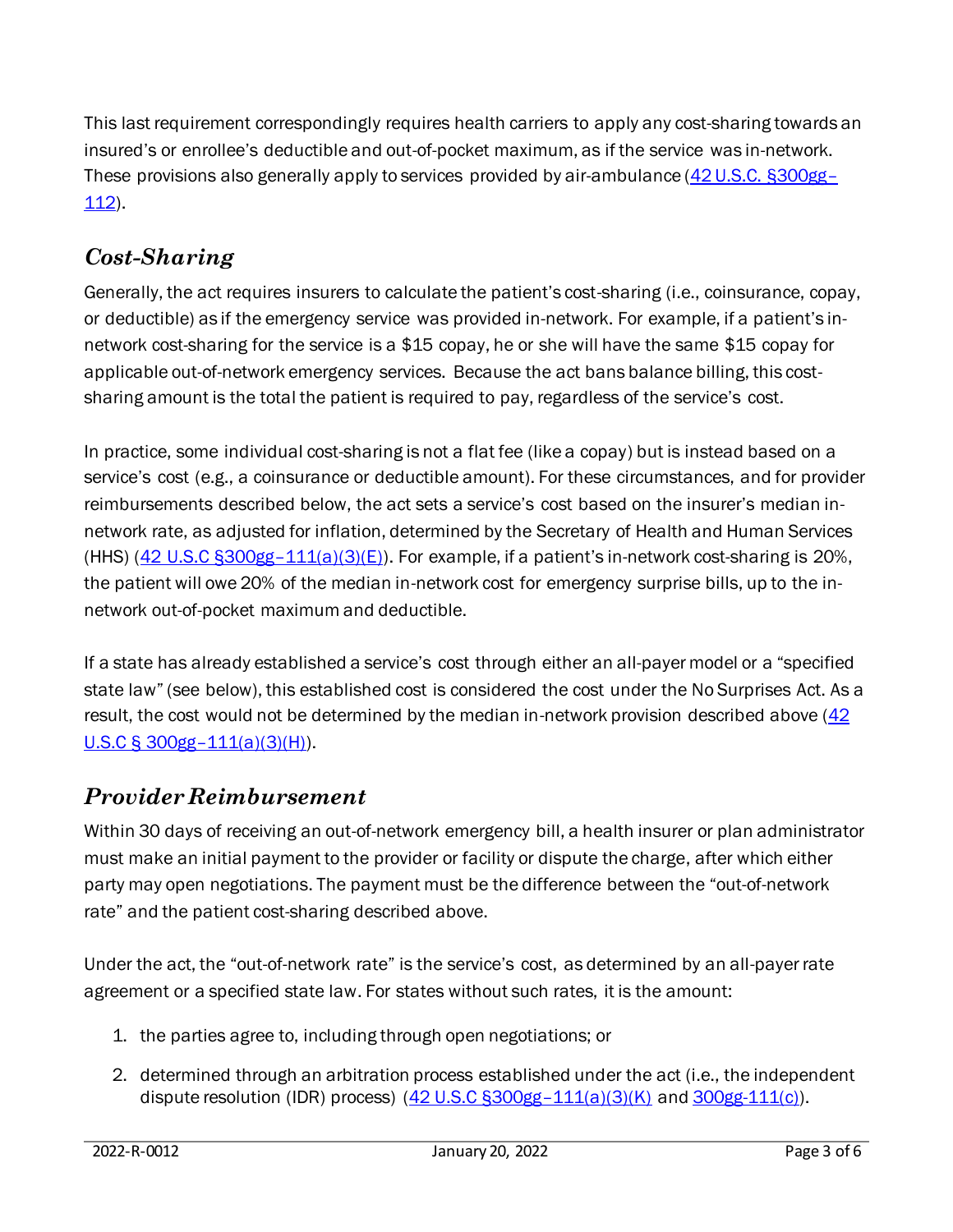#### *Specified State Law*

Connecticut has enacted its own surprise billing law that CMS considers a "specified state law" for purposes of the No Surprises Act. This law specifically prohibits health carriers from (1) requiring pre-authorization for emergency services and (2) charging a coinsurance, copayment, deductible, or other out-of-pocket expense that is greater than the in-network rate for an emergency service rendered by an out-of-network provider. The law also specifies the total amount payable for such services by requiring carriers to reimburse the out-of-network provider the greater of the (1) innetwork reimbursement rate, (2) "usual and customary rate" for the service, or (3) Medicare rate [\(CGS § 38a-477aa\(b\)\)](https://www.cga.ct.gov/current/pub/chap_700c.htm#sec_38a-477aa).

According to the federal [interim rule](https://www.federalregister.gov/documents/2021/07/13/2021-14379/requirements-related-to-surprise-billing-part-i), a "specified state law" is a law that "provides a method for determining the total amount payable…. to the extent the state law applies." Such a law must also apply to the (1) insurer, plan, or coverage involved; (2) out-of-network provider or facility; and (3) specific item or services involved.

According to a recent guidance from CMS, Connecticut law meets these requirements to the extent it is applicable to the specific services and providers in question. However, due to ERISA, state insurance laws do not generally apply to self-insured benefit plans. As a result, it appears that the federal act (and not state law) would govern cost-sharing and provider reimbursement for selfinsured plans, as well as any services covered by fully-insured plans that do not meet the criteria above (e.g., if state law does not apply because the provider or facility is located out-of-state or the services are not covered under state law).

## **Non-Emergency Surprise Bills**

The act similarly requires surprise bills for nonemergency services from an out-of-network provider working in an in-network facility to be covered:

- 1. without the need for prior authorization;
- 2. regardless of whether the provider is in- or out-of-network; and
- 3. at the in-network level of benefits, including at or below the in-network cost-sharing, regardless of other coverage terms and conditions [\(42 U.S.C §300gg](https://uscode.house.gov/view.xhtml?req=granuleid%3AUSC-prelim-title42-chapter6A-subchapter25-partD&saved=%7CImluY2x1ZGVzIGEgaG9zcGl0YWwgb3V0cGF0aWVudCBkZXBhcnRtZW50IHRoYXQgcHJvdmlkZXMgZW1lcmdlbmN5IHNlcnZpY2VzIg%3D%3D%7CdHJlZXNvcnQ%3D%7CdHJ1ZQ%3D%3D%7C2%7Ctrue%7Cprelim&edition=prelim)-111(b)).

The same cost-sharing requirements and calculations described above for emergency services apply to nonemergency services.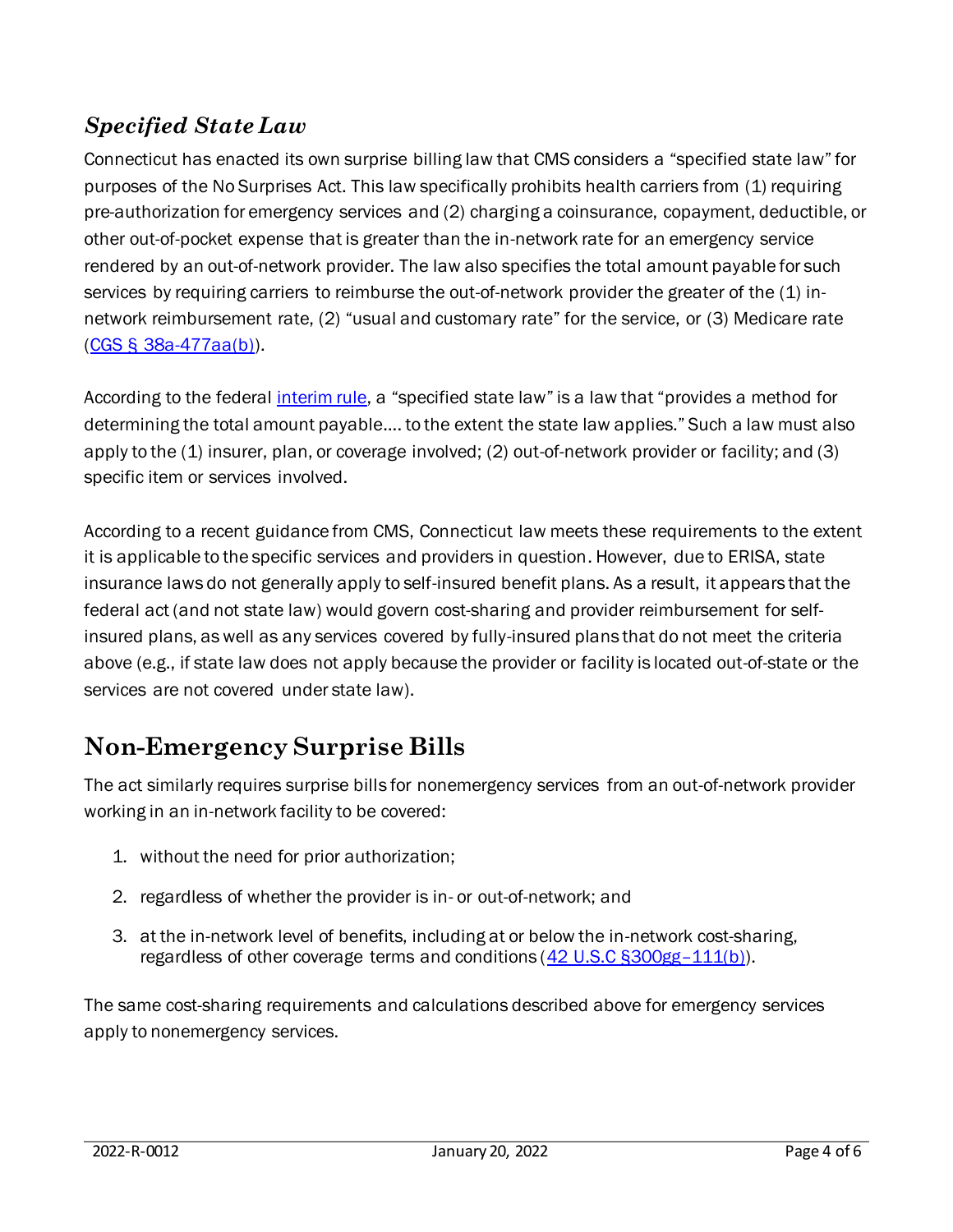### *Notification and Opt-Out Exceptions*

Depending on the surprise billing situation, the financial protections applicable to the patient will depend on whether he or she received notice about the provider's network status and knowingly consented to the out-of-network services. For example, if a patient receives notice six days before a scheduled service that the provider or facility is out-of-network, the financial protections included in the No Surprises Act do not apply. If services are being performed by an out-of-network provider as part of an in-network, in-patient stay, the patient must both be notified and consent to treatment by the out-of-network provider. Otherwise, the patient is covered by the act's protections. A recent Congressional Research Service (CRS) report, *[Surprise Billing in Private Health Insurance: Overview](https://crsreports.congress.gov/product/pdf/R/R46856)  [of Federal Consumer Protections and Payment for Out-of-Network Services,](https://crsreports.congress.gov/product/pdf/R/R46856)* provides a more detailed analysis of how surprise billing notices interact with the act's financial protections (see page 13, Table 4).

#### *Provider Reimbursement*

Within 30 days of receiving an out-of-network emergency bill, a health insurer or plan administrator must make an initial payment to the provider or facility or dispute the charge, after which either party may open negotiations according to the IDR process. Any payment must be the difference between the out-of-network rate and the patient cost-sharing, as described above. For these nonemergency surprise bills, the "out-of-network" rate is calculated the same way as it is for emergency services.

### *Specified State Law*

The state's surprise billing law limits what an insured pays for nonemergency services. Under the law, an insured that receives a surprise bill is only required to pay the coinsurance, copayment, deductible, or other out-of-pocket expense that would have applied had an in-network provider rendered the services. A "surprise bill" is defined as a bill for non-emergency health care services from an out-of-network:

- 1. clinical laboratory if the insured was referred by an in-network provider or
- 2. provider at an in-network facility during a service or procedure performed by an in-network provider or previously approved by the health carrier, where the insured did not knowingly elect to receive the services from the out-of-network provider (CGS  $\S$  38a-477aa(a)(6)).

The law also requires health carriers to reimburse the out-of-network provider or insured, as applicable, for the services at the in-network rate under the plan as payment in full, unless the carrier and provider agree otherwise [\(CGS § 38a-477aa\(c\)\)](https://www.cga.ct.gov/current/pub/chap_700c.htm#sec_38a-477aa).